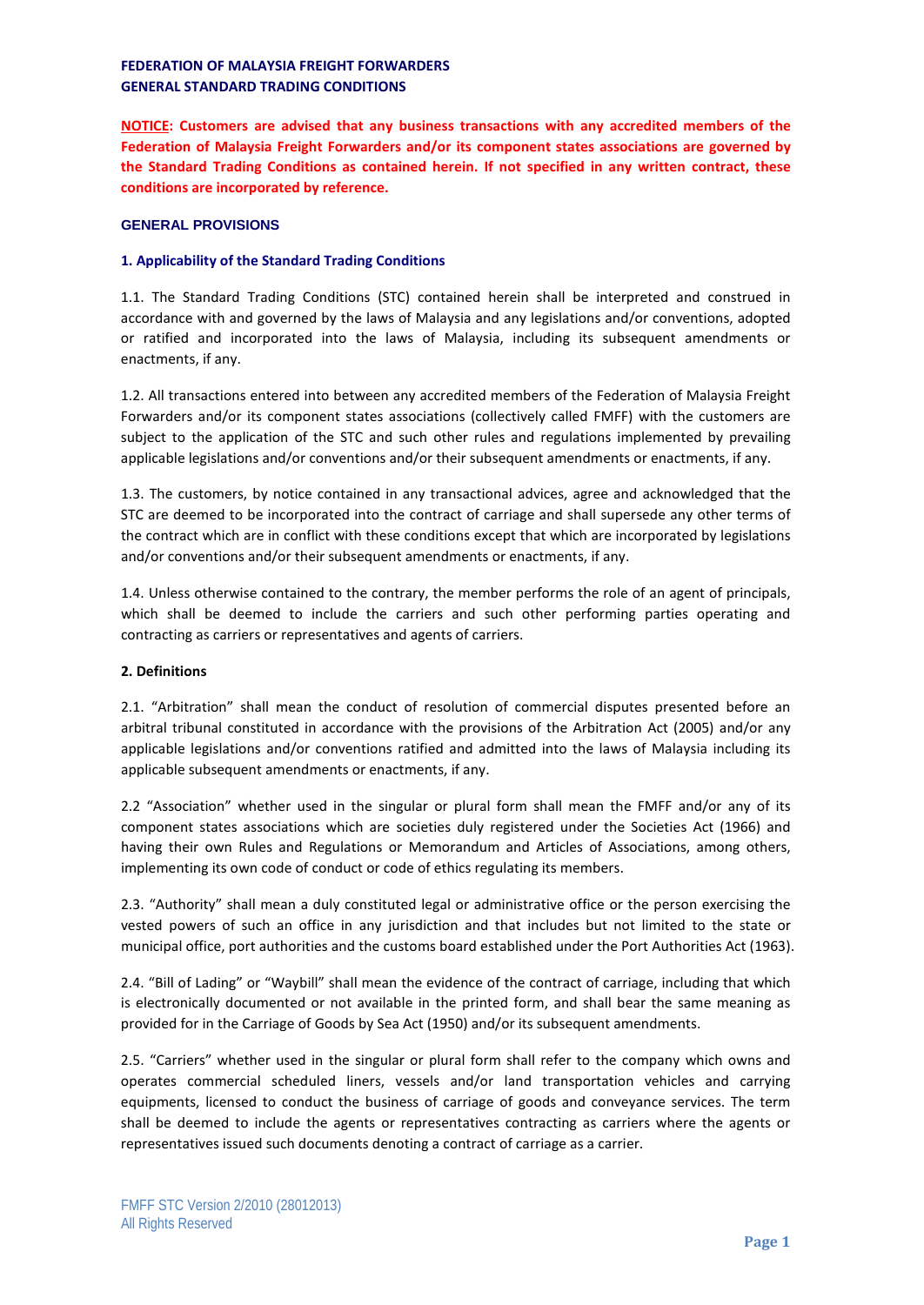2.6. "Company" is used when the member conducts its business as a freight forwarder or an agent providing such services for the conveyance of goods and services and that shall include, among others, the carriage of goods (whether wholly or partially) by sea, consolidation of the goods for carriage, storage, handling, packing or distribution of the goods for delivery or carriage as well as any ancillary and advisory services in connection therewith, including but not limited to port and customs clearance and related ancillary matters, procuring insurance on the goods, collecting or procuring payment or documents relating to the goods.

2.7. "Consignee" whether used in the singular or plural form is the party entitled to take delivery of the goods, whether through an agent acting on their behalf or by any person who is directly and legally vested with interest in the goods, and where applicable shall bear the same meaning as the buyers or the intermediary party accepting the goods whether for onward transit or final taking of delivery at the destination port.

2.8. "Customer" shall mean the same as the shipper or owner of the goods and/or any party acting on behalf of the owner or any persons legally interested in the goods and has the authority to provide instructions or be entitled to the rights or obligations under the contract of carriage concluded with the company.

2.9. "Dangerous Goods" shall bear the same meaning as that contained in the International Maritime Dangerous Goods Code (2012) or any applicable legislations and/or conventions governing "Dangerous Goods" and among others, shall include certain graded and controlled liquids or chemicals and materials, flammable goods, and any other materials or goods, including its shipping units, which will become a danger to lives and property.

2.10. "Documentary shipper" refers to the party named as "Shipper" in any documentary title, whether the document is in the printed form or electronically and digitally documented, and may mean the same as the shipper or actual owner of the goods, or the agent acting on behalf of the shipper, who contracts with the company to move the goods.

2.11. "Equipments" refers to the transportation or shipping unit used to consolidate, contain or pack the goods for transit under the carriage contract and that includes the containers and its chassis, where applicable, pallets, transportable tanks and other similar articles customarily used for the transportation of goods.

2.12. "Electronic Data Interchange" or "EDI" refers to the computerized data interchange where such documentary titles or transactions pertaining to the carriage of goods are stored, retrieved or transmitted. Provided that the EDI complies with internationally accepted secured e-commerce protocol operated and controlled by the Authorities or on its behalf, the EDI electronic documents, including the Bill of Lading or Waybill and/or such other correspondences or electronic mails may be accepted as evidence of transactions for the carriage of goods when retrieved into print or transmitted between terminals.

2.13. "Freight" means the remuneration payable to the carrier and/or the company acting as agent on behalf of the carrier, for the services rendered in the carriage of goods and, if not specified, may include charges for such other ancillary services provided by the member.

2.14. "General Average" has the same meaning as that contained in the York-Antwerp Rules (2004).

2.15. "Goods" shall mean anything that has commercial value stipulated in the contract of carriage and is movable and tangible and that includes the transportation or shipping units customarily used to transport the goods.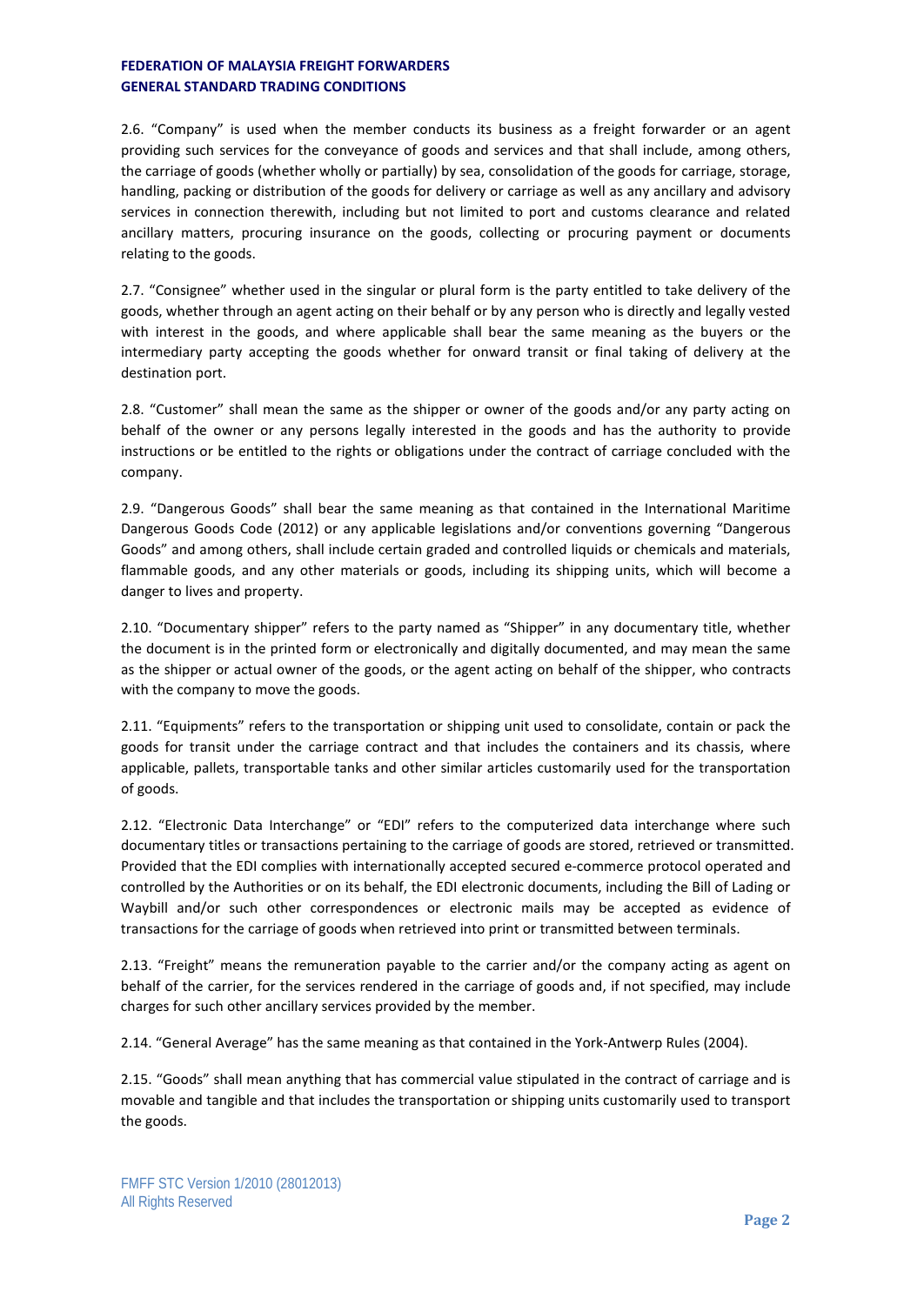2.16. "Legislations" and "Conventions" shall include the laws of Malaysia and where applicable, the international multimodal conventions including, the Hague-Visby Rules (1968); Hamburg Rules (1978); the Rotterdam Rules (2009) and the CMR Convention (1956) and where applicable for carriage of goods by air, the Warsaw Convention (1929) as amended by the Montreal Protocol (1995).

2.17. "Multimodal Transport" refers to the movement of goods by a combination of conveyances, other than wholly or partially by sea, and where the contract of carriage is based on such a term, shall mean "door-to-door" shipments where the contracting carrier undertakes delivery of the goods until the final destination, which is other than a Port, as contained in the Bill of Lading or Waybill.

2.18. "Port-to-Port" means the company contracts to carry the goods from the Port of Origin or Port of Loading, including any transshipment ports, to the Port of Destination or Port of Discharge.

2.19. "Shipper" has the same meaning as the owners of the goods or any persons acting on behalf of the owners, including the agents or representatives, vested with legal interest in the contract of carriage of the goods to a destination.

2.20. "Special Drawing Rights" or "SDR" means the unit of monetary value or compensation as determined by the International Monetary Fund but the primary currency for the purpose of the contract of carriage referred to in this STC, the SDR shall be denominated by the Malaysian Ringgits (RM).

2.21. "Valuables" means any negotiable instruments and includes bullion, coins, money, precious stones, jewellery, antiques, pictures, work of art and any similar goods of certain value or carried at "Agreed Value" specified in the Bill of Lading or Waybill.

## **3. Cargo Insurance**

3.1. The company is not obliged to advise, procure or effect marine cargo insurance cover on the goods unless the customer has given specific instructions for the company to acquire such insurance coverage to indemnify the shipper or consignee or any other persons legally vested with interest for the safe delivery or receipt of the goods.

3.2. All such insurance cover, if procured on behalf of the customer, are bound at such applicable premium rates, terms and conditions and exclusions contained in the contract of insurance by the insurance company or underwriters notwithstanding that the company collects the premium as part of the handling charges for the carriage of goods. The company does not undertake any professional liability or responsibility to ensure that the coverage so acquired is sufficient or provides comprehensive indemnity for the loss of or damage to the goods.

3.3. Where no insurance cover is procured on the goods, in the event of a General Average being declared and notified by the carrier or the master of the carrying vessel acting on behalf of the carrier, the customer shall procure a banker's guarantee as required security and/or deposit such required cash collateral for the release of the goods held by the appointed Average Adjusters.

## **4. Failure to take final delivery of the goods upon arrival at destination**

4.1. If at any time there is any dispute arising over the control of the goods upon arrival at destination hindering the final delivery or taking delivery of the goods, the customer shall continue to be liable for any subsequent or recurring costs and expenses incurring therefrom the date the incident occurs and shall indemnify the company accordingly for such further costs and expenses.

4.2. Where documentary title to the goods has not yet passed, the customer is still interested as the shipper and shall indemnify the company for all such further costs and expenses incurring, including all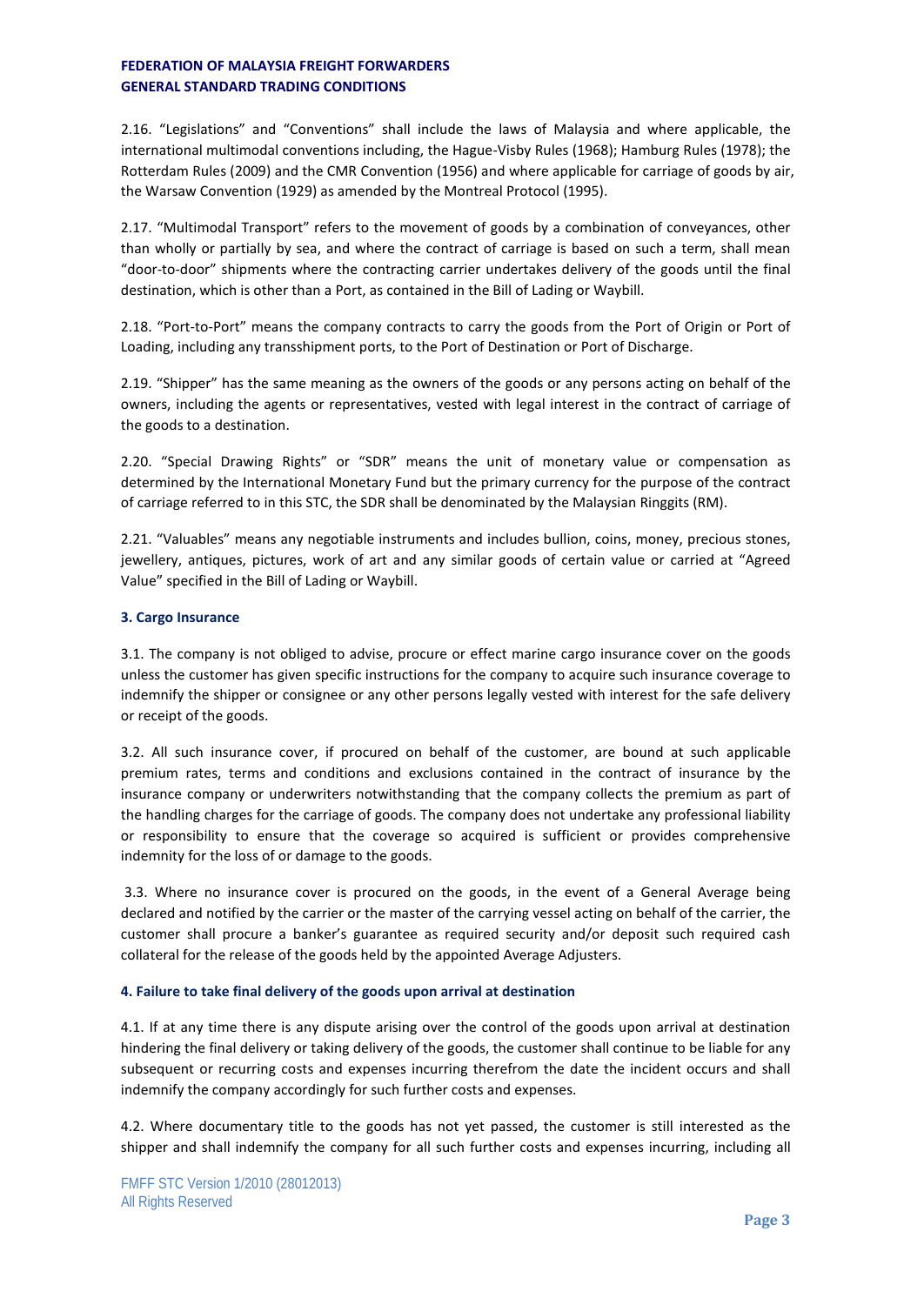demurrages, customs duties and fines and outstanding freight or warehousing charges and any recovery expenses to conduct final delivery of the goods.

4.3. Where the dispute persists and upon the shipper's inability to resolve the same with the consignee or any other buyer 30 calendar days after arrival of the goods or from the date such dispute arose, the company shall be vested with a General Lien on the goods and may either exercise the rights to confiscate and/or to accordingly forfeit and dispose the goods in any manner deemed fit and proper so as to make good and/or recover any further costs and expenses incurred.

4.4. All negotiations and correspondences taking place between the company and their appointed destination agent or representative to attempt delivery or taking delivery of the goods and/or to resolve any disputes arising between the shipper and consignee and other legally interested parties are conducted as agent for and on behalf of the customer and/or the actual owners of the goods.

4.5. In the event a General Lien is notified to the customer and/or the shipper and/or any legally interested parties, the company shall conduct sale and disposal of the goods by auction, whether by private arrangement or by public notification, the nett proceeds shall accordingly be used to defray the cost of auction, the costs and expenses owing to the company and the customer and/or actual owners of the goods if there remains any amount thereafter.

4.6. Notwithstanding the above, the company shall be entitled to full indemnity from the customer in respect of any amount owing or any outstanding costs and expenses in the final delivery of the goods.

## **5. General delivery obligations**

5.1. The company shall carry out his services according to the customer's instructions and as agreed it being understood that the instructions shall be complete and clearly communicated. Otherwise, the member may at the risk and expense of the customer act accordingly to supplement such incomplete instructions and advice so as to complete the contract of carriage.

5.2. The company shall contract for and on behalf of the customer to engage the services of other providers, including but not limited to carrier, clearing agents, land transport operators, warehousing operators, customs brokers and others, for the final delivery of the goods to the consignee or any legally interested parties as instructed by the customer.

5.3. The company may with or without notice to the customer or shipper exercise its own discretion or arrange to carry the goods on or under deck and/or substitute the means, route and procedure to be followed in the handling, stowage, storage and transportation of the goods pending the delivery or taking of delivery of the goods or upon its arrival at destination.

5.4. Where an inability to deliver the goods for any reason whatsoever occurs, the company may at its discretion arrange for the goods to be stored at the most convenient destination pending final instructions from the customer or the owners of the goods and such additional costs and expenses shall be accordingly accrued for the account of the shipper.

# **THE CUSTOMER'S OBLIGATIONS AND LIABILITY**

## **6. Information and Indemnification**

6.1. The customer shall be deemed to have truthfully and accurately declared all particulars relating to the general nature and description of the goods, their marks, numbers, weights, volume and quantity and, if applicable, the dangerous character of the goods, as furnished.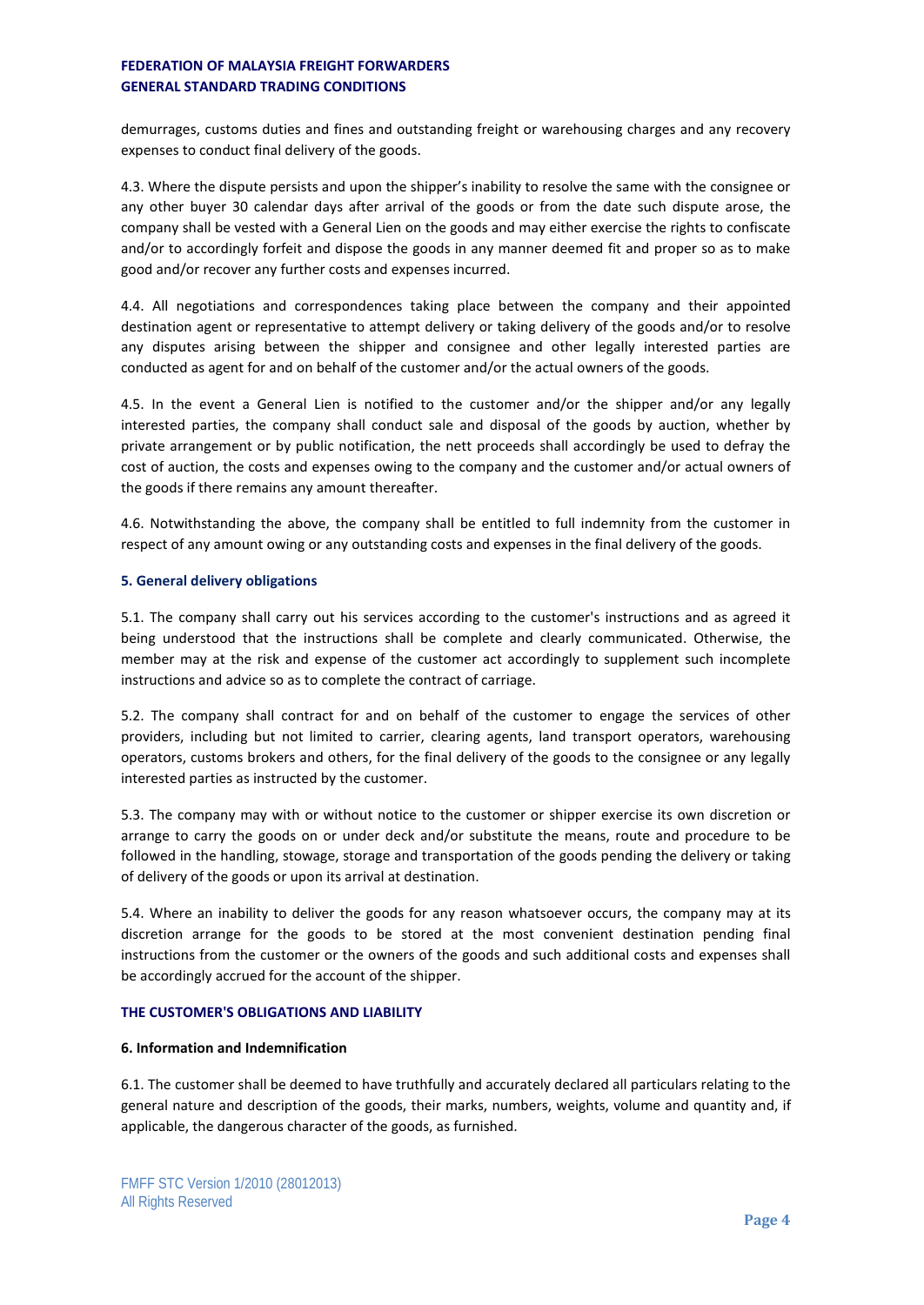6.2. The customer shall be liable for all loss or damage, costs, expenses and any fines or charges imposed by the authority resulting from the inaccurate, fraudulent or incomplete information or instructions provided for the carriage of the goods.

6.3. In the event the company shall become liable to any other party resulting from the inaccurate or fraudulent information, whether the company is negligent or otherwise, the customer shall indemnify and hold harmless the company accordingly for such action taken against the company.

6.4. Where other costs and expenses are payable, including duties or such other additional charges, the company shall be entitled to claim the same on the customer, notwithstanding there being any claim on the company for any loss of or damage to the goods, the monies so paid out by the company on behalf of the customer shall become payable without any reduction or deferment on the account of any claim, counter-claim or set-off against any amount owing to the company.

6.5. Where the customer is in arrears of any payments for freight and services rendered by the company and the outstanding exceeds the agreed credit period, the company shall be entitled to impose a late payment penalty charge of such percentage as advised and/or imposed by the associations.

6.6. In the event the arrears remained outstanding beyond such further period in excess of the agreed credit period as granted by the company for the customer to make good such outstanding and provided that the customer responded to the demands for payments being served on them, the company shall be entitled to report such delinquent accounts accordingly as required under the Credit Reporting Agencies Act (2010) without any liability or responsibility for any loss or damage ensuing therefrom or thereafter when the customer's delinquent account shall be reflected in the trade bureau database.

#### **GENERAL LIABILITY AND EXCLUSIONS**

## **7. Limitation of liability**

7.1. The company acts as a freight forwarding agent and is only liable for the failure to exercise reasonable care in the performance of the contract of carriage and delivery of ancillary services relating to the delivery or taking delivery of the goods.

7.2. Unless notice of loss of or damage is given in writing to the company, the handing over or the taking delivery of by any party entitled to take delivery is prima facie evidence of the delivery of the goods in good order and condition. Where such loss or damage is not apparent at delivery, the same prima facie effect shall apply if notice in writing is not given within six calendar days after the date the goods have been handed over or from the date of taking delivery of the goods.

7.3. The company is not liable for acts of error and omission by any third parties involved with the carriage of the goods, such as, but not limited to, carriers, warehousemen, stevedores, port authorities and other performing party, unless there are evidence to prove that the company failed to exercise due diligence in selecting, instructing or supervising such third parties.

7.4. Where the company is liable as principal, whether by implied or expressed undertaking or through providing the ancillary services as an independent contractor, the customer shall provide such evidence of the company's negligence as principal, including any independent third party investigation survey report, to the company within 21 calendar days upon the arrival of the goods at destination or on such date the goods should have arrived at destination.

7.5. If the company is liable in respect of loss following delay or deviation of the vessel or the conveyance, such liability shall only be limited to an amount not exceeding the remuneration relating to the service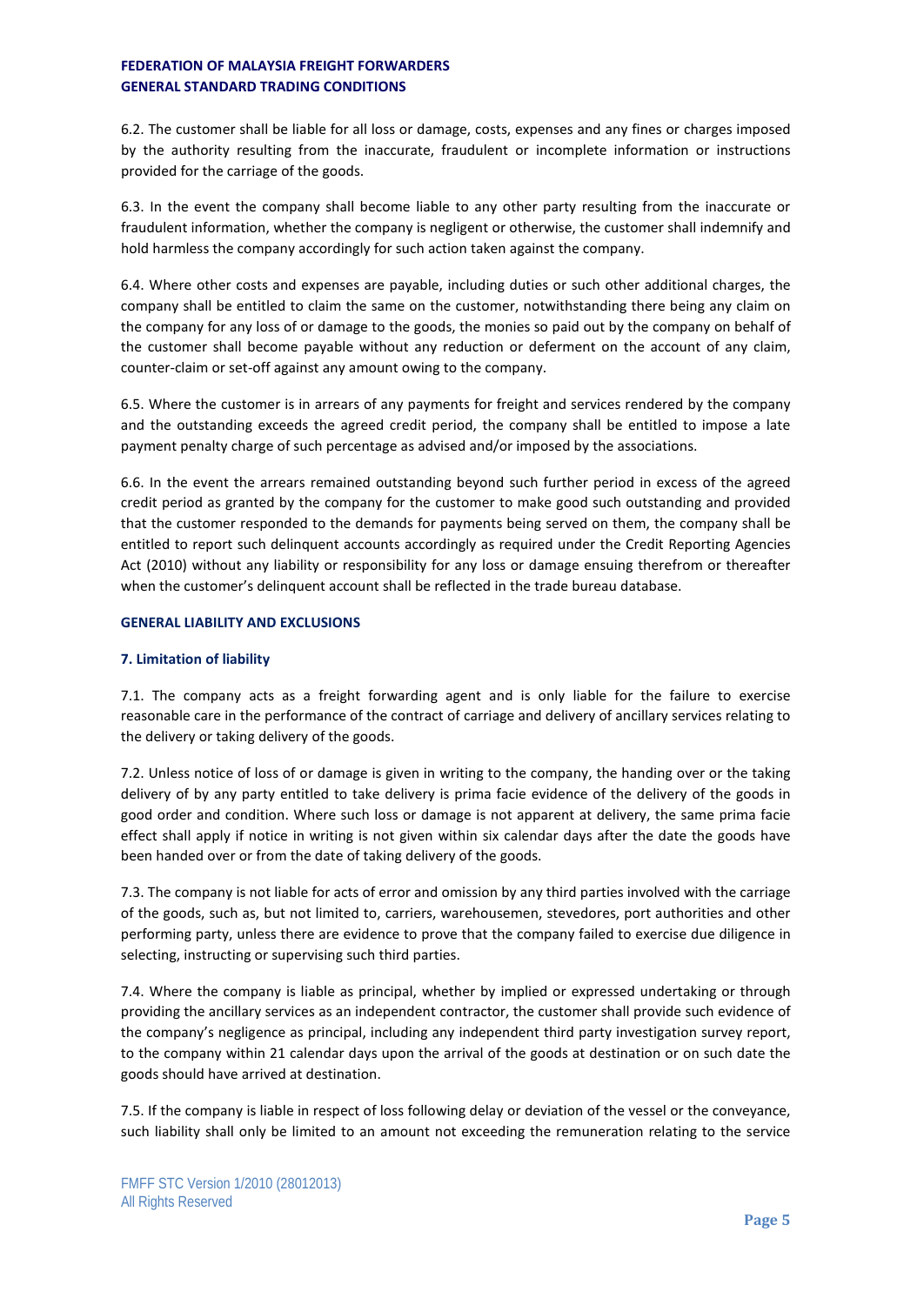giving rise to the delay or deviation or the reasonable additional expenses incurred in respect of the reasonable recovering of delay following deviation.

7.6. Where the goods have not been delivered to the destination within a period of 90 calendar days after the date the goods ought to have been delivered, in the absence of evidence to the contrary, the goods shall be treated as lost. The value of the goods for the assessment of compensation of loss or damage shall be determined according to the current commodity exchange price index or, if there is no such price indication available or applicable, according to any reasonable market value or, by reference to the normal value of the goods of the same kind and quality but in no event shall exceed that which is originally contained in the documentary evidence.

7.7. The company shall in no event be liable for valuables or dangerous goods unless the value and/or nature of the goods has been declared and expressly agreed by the company in writing and noted accordingly in the Bill of Lading or Waybill provided however that the company shall not be liable for the maximum loss or damage as contained therein.

7.8. In the event the company is proven to be liable for any loss or damage, including any financial loss resulting from any error or omission suffered by the customer, the liability shall be based on the principle of indemnity and limited to RM2,800.00 (Malaysian Ringgits Two Thousand Eight Hundred Only) or 583 SDR of account payable per shipping unit or RM5.00 (Malaysian Ringgit Five only) or two SDR per gross kilogram weight on the goods lost or damage. Notwithstanding the limitation contained herein, the maximum liability of the company for any loss or damage shall not under any circumstances exceed RM100,000.00 (Malaysian Ringgits One Hundred Thousand only) or such other amount in equivalent currency whichever is applicable.

#### **8. General Exclusions and Time Bar**

8.1. The company shall not be liable for any loss of profit, loss of market and/or loss of opportunities caused by any delay or deviation of the vessel and/or any unreasonable delay in delivery or taking delivery of the goods at such date the goods should have been delivered provided that the company is proven to be principally negligent.

8.2. In any event, where any physical loss or damage to the goods has occurred, upon first discovering such loss or damage when delivery of the goods has been delivered, unless notice in writing is given within 14 calendar days upon arrival of the goods, together with any independent third party investigation survey report, the goods are deemed to have been delivered without damage.

8.3. Unless otherwise expressly agreed in writing, the company shall be discharged from all claims and any further liability for any direct and indirect loss of or damage to the goods provided that action is brought within nine calendar months after the delivery of the goods, or the date when the goods should have been delivered, or the date when the goods is treated as lost.

8.3. Any claim not made and notified accordingly shall be time barred except where the customer can show that it was impossible to comply within the time limit stipulated.

## **LAW AND JURISDICTION**

#### **9. Application of Malaysian law and legal forum**

9.1. Unless otherwise agreed, any action against the company may only be commenced in Malaysia where the company has its principal place of business and shall be decided according to the applicable legislations and/or conventions including its subsequent amendments or enactments. Where the action